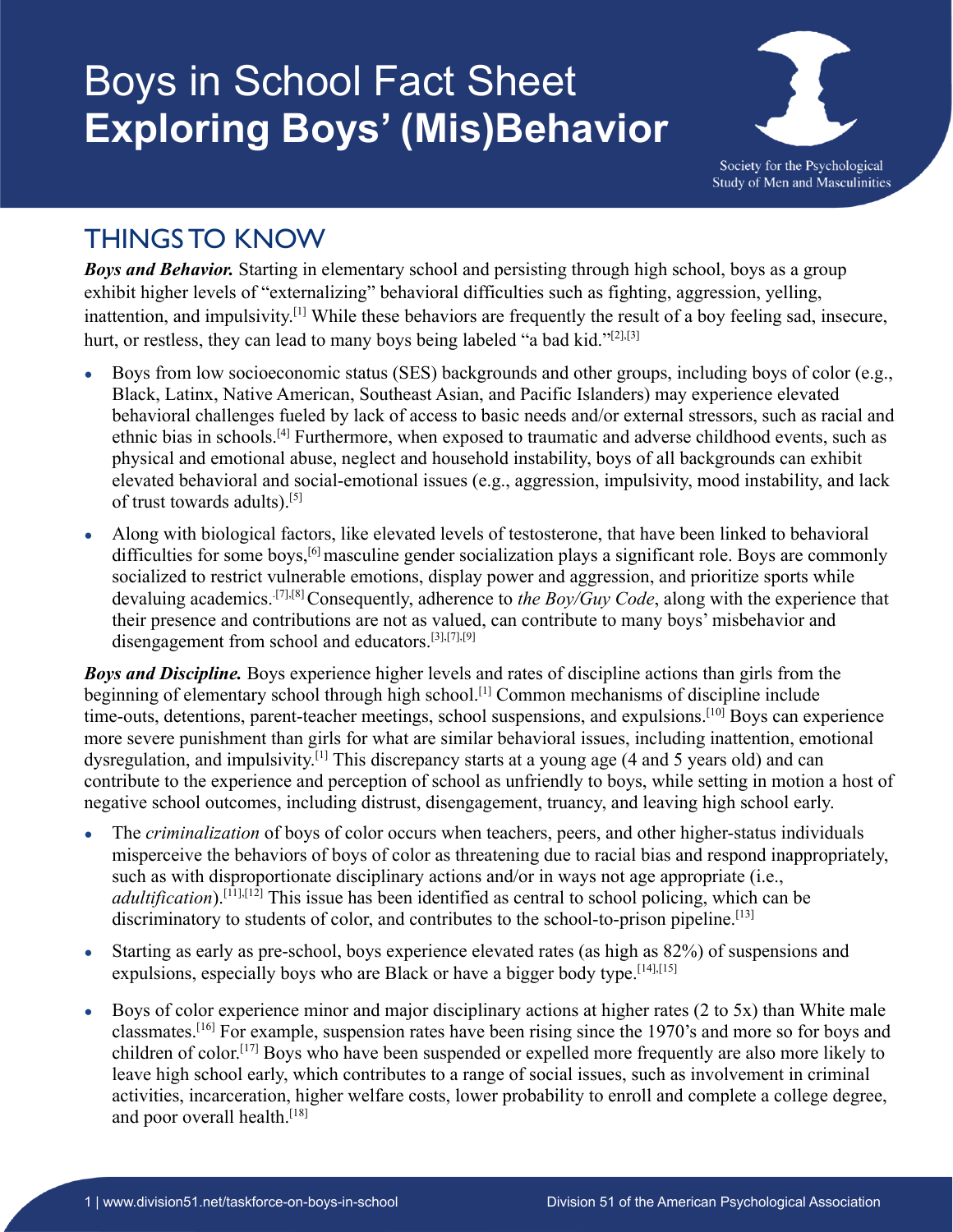## THINGS TO DO

Boys who struggle in school behaviorally and/or experience disproportionate disciplinary actions are at risk for a host of issues such as academic underachievement, expulsion, criminal activity, drug abuse, leaving high school early, and life-long poverty.<sup>[4],[11],[17]</sup> So what can educators do?

*Knowledge*. Provide teachers, administrators and district leaders, caregivers, and boys with information, including through resources, workshops, and social and emotional learning (SEL) curricula, on factors that can contribute to behavioral difficulties for boys and disproportionate disciplinary responses. For example:

- Train school personnel on the emotional worlds of boys who exhibit externalizing or withdrawn behaviors and appear disengaged from school, e.g., **Developing Healthy Boys Training**. [19] Due to pressures boys experience to hide emotions, these behavioral presentations frequently represent a boy struggling on the inside and/or experiencing external stressors, such as conflict at home or bullying.
- Empower school personnel to be empathic towards boys as they navigate the demands of masculine gender socialization and the Guy Code which can contribute to behavioral and academic challenges at home and school, e.g., **Healthy Gender Development and Young Children** protocol.<sup>[20]</sup>
- Train teachers and other school personnel about how implicit bias can influence their interactions with boys and contribute to negativity towards boys and boys of color and disproportionate discipline, e.g., **Aiming Higher Together**. [21]
- Provide all boys with ongoing social and emotional learning and healthy masculinities education, including emotional regulation skills, so they can be part of the solution, e.g., **Wise Guyz**. [22],[23],[24]
- Examine/disaggregate school and district-wide suspension and expulsion data to understand if specific subgroups of boys are being disproportionately impacted (e.g., Pacific Islander, Latino, low SES, etc.).

*Action*. Empower teachers and administrators to effectively and flexibly intervene when a boy, or boys, is exhibiting behaviors that compromise learning and the classroom environment. For example, as some already do, consider approaching boys with curiosity and consideration as opposed to punitive responses.

- Replace zero tolerance discipline with compassionate interventions, such as early warning systems, mentorship programs, social and emotional learning, and restorative justice.[25],[26],[27]
- Provide boys, and all children, with more outlets for energy release and self-regulation including longer breaks and innovative physical alternatives in and beyond the classroom.[28]

*Transformation*. Invest in making schools feel equally welcoming for all students including boys.

- While not wanting to stereotype or essentialize any boys, lesson-planning strategies that can work for engaging boys who are less responsive to more mainstream teaching approaches include lessons with games, teamwork, motor activity, performance, and creating products.[29]
- Many boys will feel more connected to and represented within school spaces with the hiring of more teachers and counselors who share similar lived experiences, such as more men of color.<sup>[30]</sup>

#### **TASK FORCE ON BOYS IN SCHOOL**

Society for the Psychological Study of Men and Masculinities Division 51 of the American Psychological **Association** Fact sheet developed by Christopher S. Reigeluth, Ph.D. with support from Task Force and Advisory Committee members - Updated 12/1/2021 The goal of the Task Force on Boys in School (TFBS) is to provide critical information to schools and their constituents to more effectively support the educational and social-emotional needs of a diversity of boys. While we advocate for the unique needs of boys, TFBS recognizes that all students deserve adequate school supports to optimize their success in and beyond the classroom. This Fact Sheet highlights what we know about behavioral challenges and disciplinary practices some boys experience in school across the US. To learn more and to access references and other fact sheets, please visit our webpage at [www.division51.net/taskforce-on-boys-in-school](http://www.division51.net/taskforce-on-boys-in-school).